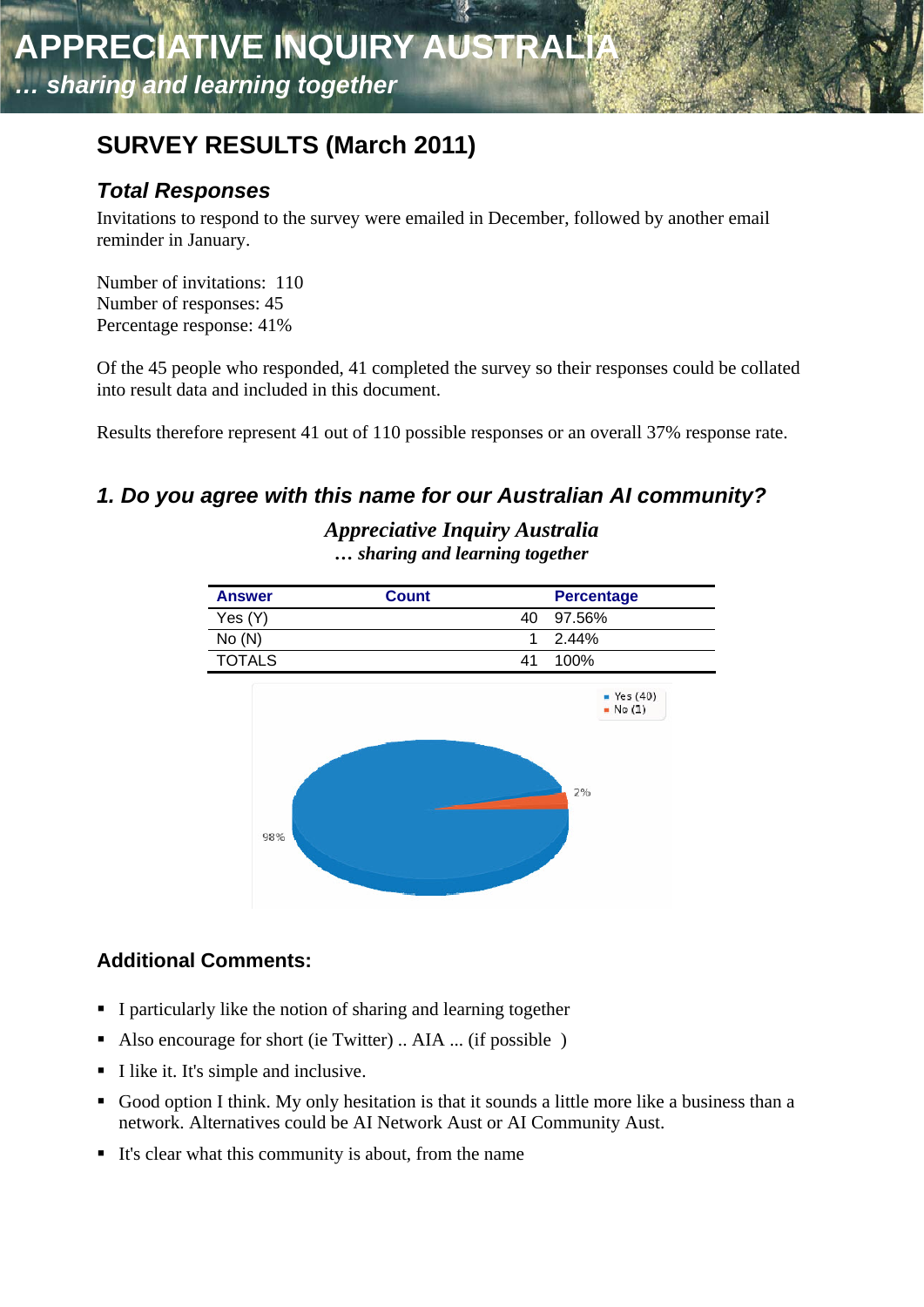- The suggested name identifies the group and its purpose with great clarity i.e. it conveys the purpose and intention of membership to the reader.
- The Australian Appreciative Inquiry Network is the name we use and have used for some time for our website and community - it consists of people who have visited our website at www.appreciativeinquiry.net.au...and signed up to be a member and/or participated in one of our AI workshops including most recently the David Cooperrider (Nov 2009) and Jackie Stavros (July 2010) ones. On the basis that name (Australian Appreciative Inquiry Network) has been used since 2006 I think it would create confusion to have another Australian AI. However I am willing to participate in any and every community that fosters and/or promotes Appreciative Inquiry.

### *2. Do you agree with the Statement of Purpose for the Thinking Partners group?*

#### *Statement of Purpose:*

*One of the foundational purposes of Appreciative Inquiry is to help people co-create an even better future for their organisations, their communities and the world. Those involved with Appreciative Inquiry have a wide range of different dreams about specifically what they would like to achieve within their own situations and contexts.* 

*Within this framework, as a group of 'Thinking Partners' for Appreciative Inquiry in Australia, we commit to:* 

- Acting always in service to others in the Australian AI community a role of stewardship, not *ownership - to support their work in the world and help them shape what they would like to achieve.*
- *Remaining true to the essential spirit and principles of Appreciative Inquiry*
- *Exploring possibilities for connection, communication and collaboration for all in the Australian AI community, as they work with others to co-create a better life, a better world and a sustainable future*
- *"Holding a space" that is transparent, generative and truly collaborative, where people can come together to articulate and share their dreams as well as plan to realise them together*
- *Ensuring that whatever we do as an AI community connects with (where possible) and complements the work of other strength-focused groups or movements.*

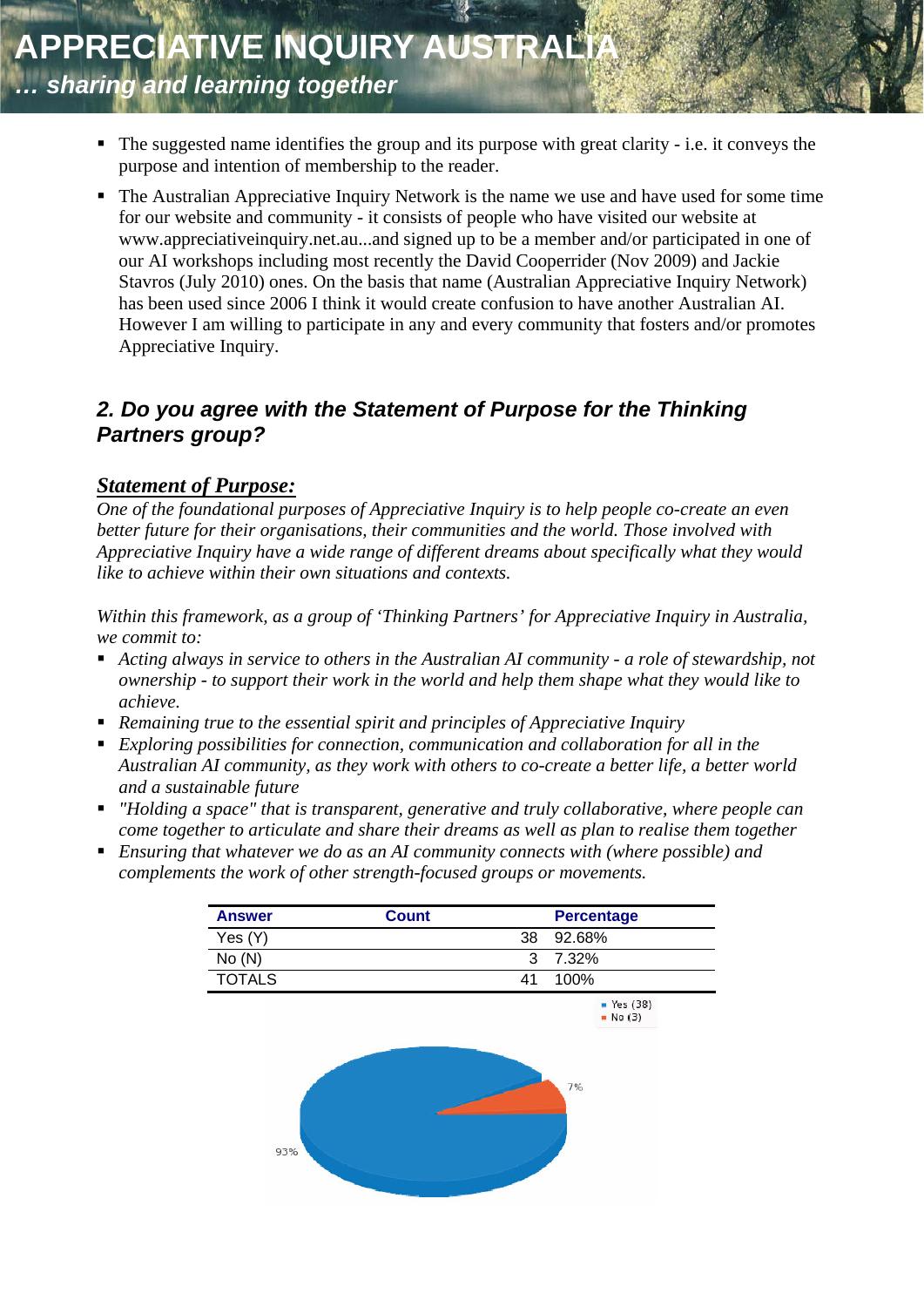# **Additional Comments**

#### **From those who answered "YES"**

- This statement makes me feel very proud and excited about being a part of this vision and I look forward to growing in my place within it.
- I think some specific identification with Chaordic principles would assist in creating and maintaining the AI Spirit. David Cooperrider told me that at one stage he spent so much time working with Dee Hock (who invented the word CHAORDIC and wrote the book The Birth of the Chaordic Age - see One from Many as the follow-on book)that he got to know him better than his wife! I mention this in the light hearted manner it was told to me - but to illustrate the importance that Cooperrider placed on the Dee Hock influence and relationship.
- ENCOURAGE AIA members to 'support' (volunteer) other members through an AI 'offer' (free of charge) - for 1 (or 3 or 5) .. AI 'sessions' .. with a 'report' (maybe a small charge?)
- Particularly well expressed congratulations
- In essence sounds great! Just a couple of comments/suggestions: Dot point 1 and 4 appear to trying to capture a spirit of collaboration rather than competition? Dot point 2 I would prefer congruent) with the essential...' Dot point 3 should it read 'we' rather than 'they'? and i would suggest 'together' rather than 'with others' And some other thoughts: What about NZ? Promote express similar ideas. Not sure that stewardship is a well understood/ used word. Are you to stress 'actions' rather than 'remaining true' eg' Acting in ways that are consistent(or reflectiveness and learning about the effective use of AI within Aust contexts Support/nurture the use/application of AI within Aust orgs and communities

#### **From those who answered "NO"**

- This statement sounds to me like one that is meaningful to those already in the community and who have worked with AI. It depends on your purpose. If you want the statement to explain to those outside the community and possibly attract others to the community, then I my feeling is that the statement is too much like "AI speak" and not "rest of the world" speak. "Holding a space" and sharing dreams may seem a bit weird to many people, even though I like it, personally!
- Thinking Partners implies thinking, the framework implies action. This needs to be aligned
- appropriate rather than 'them/their'- this would make a greater personal connection, a sense of I fully support the intentions expressed, however feel that more "I/we" language would be 'doing with' rather than 'doing to'. The suggested changes are minimal...see below...
	- Acting for the well-being of the Australian AI community a role of stewardship, not ownership - to support our work in the world and help people shape what they would like to achieve.
	- Remaining true to the essential spirit and principles of Appreciative Inquiry
	- Exploring possibilities for connection, communication and collaboration for all in the Australian AI community, as we work together to co-create a better life, a better world and a sustainable future
	- "Holding a space" that is transparent, generative and truly collaborative, where people can come together to articulate and share their dreams as well as plan to realise them together
	- Ensuring that whatever we do as an AI community connects with (where possible) and complements the work of other strength-focused groups or movements.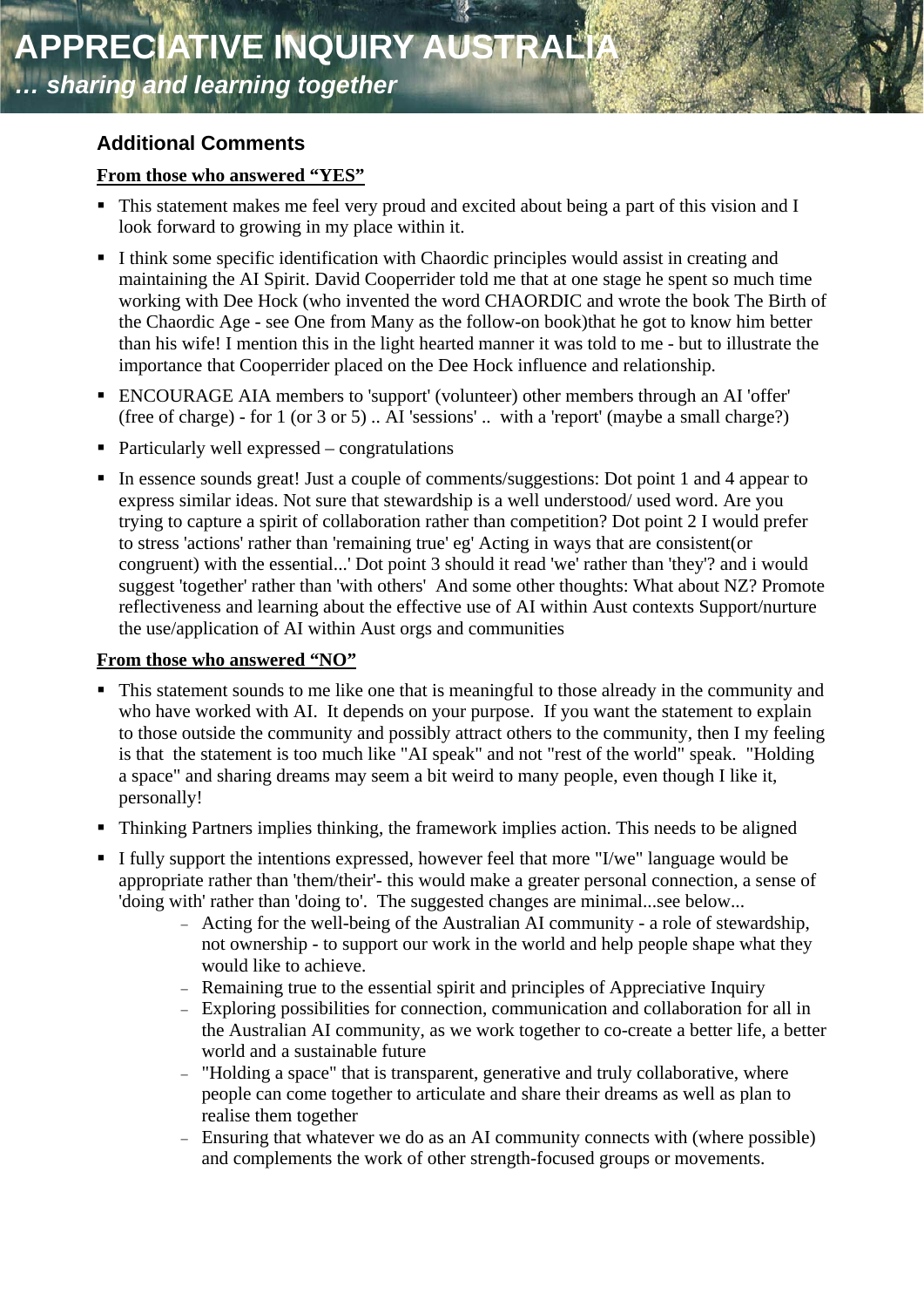#### *3. Please select all activities you'd like to see happen for the Appreciative Inquiry Community in Australia*

| <b>Answer</b>                                            | <b>Count</b> | <b>Percentage</b> |
|----------------------------------------------------------|--------------|-------------------|
| <b>Quarterly Meetings</b>                                | 17           | 41.46%            |
| Annual Conference or 'Festival'                          | 31           | 75.61%            |
| <b>Newsletter</b>                                        | 20           | 48.78%            |
| <b>Online Virtual Community</b>                          | 26           | 63.41%            |
| Place/space of learning                                  | 27           | 65.85%            |
| Story/ Case Study Collection                             | 29           | 70.73%            |
| Organisation/Administration Support                      | 9            | 21.95%            |
| Mentoring                                                | 21           | 51.22%            |
| Facilitation                                             | 18           | 43.90%            |
| <b>Skills Bank</b>                                       | 17           | 41.46%            |
| Cross Sharing Forum with other Strength-Based approaches | 34           | 82.93%            |
| Other                                                    | 6            | 14.63%            |



#### **"Other" Suggestions:**

- Creating Points of Difference
- Local communities of practice
- Possibly offering facilitation of AI to overseas communities/groups/governments. Explore the possibilities of offering our services through large NGOs working in community development/ sustainable business development. This could also provide opportunity to mentor/ train up Australian practitioners AND those in the overseas communities that we work with.
- Offer of a session (*See third dot point, additional comments, Q2 above*)
- Facebook page or use of externally hosted SharePoint site where collaborative asynchronous discussions can occur
- Perhaps creating a LinkedIn Group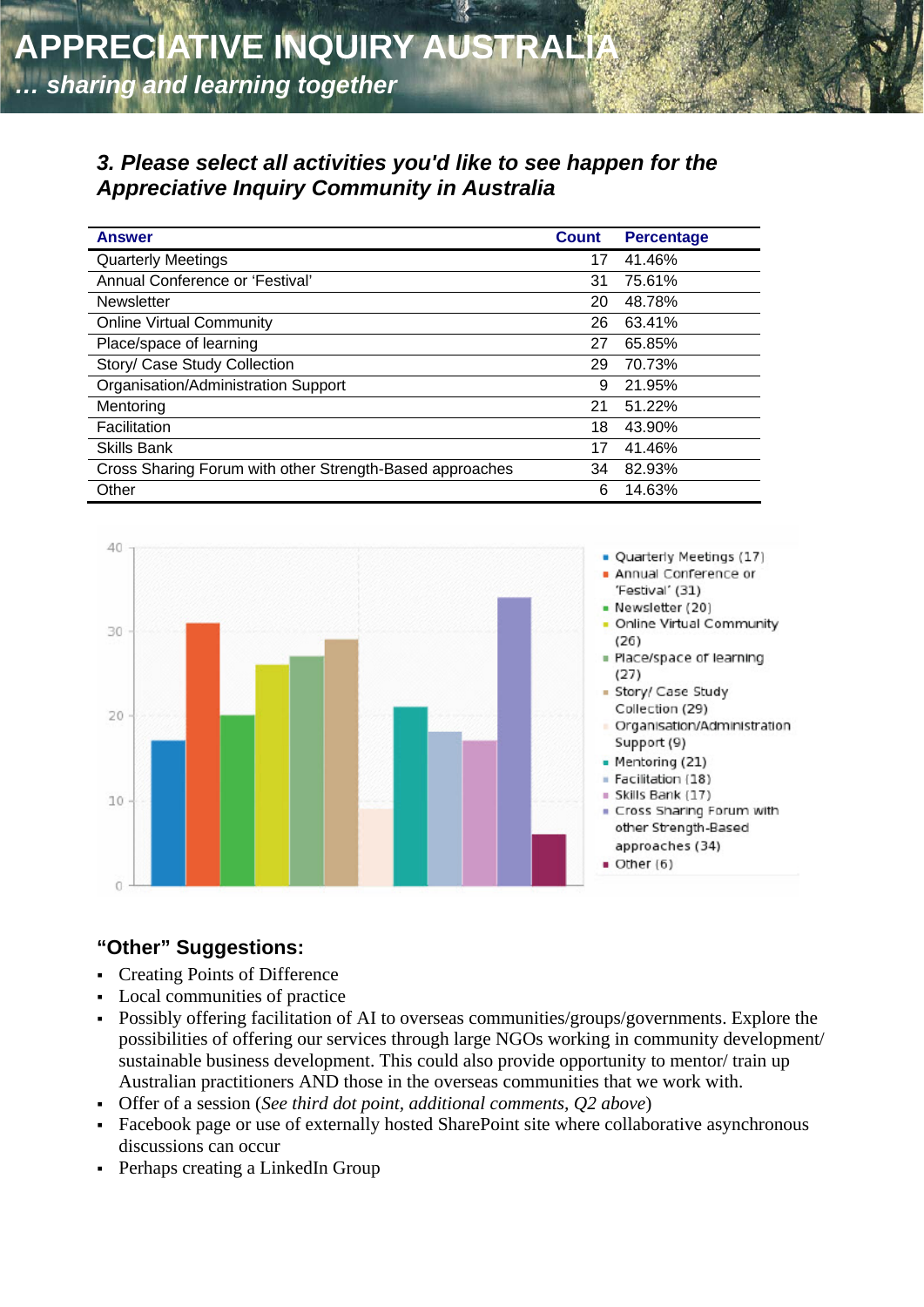#### **Additional Comments**

- The list of activities is commendable but a little predictable. It seems like a duplicate of what's think is required; if we're going to meet the goals that I thought we set ourselves. If we wish to see more on Future Communication trends and opportunities...Web 2.0, Web 3.0, How can we already out there and I don't think that it's going to turn heads or stimulate the interest that I create a forum that is going to make a real difference, perhaps we should consider some more 'edgy' activities and have an area that will encourage some wilder thinking and the exchange of ways that may appear bizarre, particularly to the more traditional approaches. Happy to enter into discussion on this approach if anyone else feels so inclined. In addition, I'd like to engage Social Media as an essential part of AI etc. Perhaps these will emerge in the respective activities but the titles seem flat and uninspiring to me.
- " I'm not sure what "Organisation/Administration Support" is referring to. Is that support for third-party organizations, or what?
- As mentioned before I have already got people who have signed up for (presumably) some or Network) in similar vein and will be in a better position to determine which if any of the above all of the above possibilities. Given that I have sold my other business and can now focus on the AI side of things I will be enquiring of the existing members (of the Australian AI activities we will be pursuing as well. I would imagine there would be no problems in sharing these resources but it will take some care not to get into a tangle and confusion.
- The story/case study collection could be tied to the learning space and could feature 'out of the ordinary' uses of AI or aspects of AI or AI-informed practices (which is how I use it).
- I think all of them are wonderful possibilities for the future if the movement finds legs and active supporters. I have ticked the ones I think will allow us to build a foundation. For now, I would also be pointing people to the commons and AI practitioner of they want case studies as I am not sure we have the volume yet here in Australia.
- Cross sharing forum with other strength-based approaches is a really interesting pro-active proposition.
- Part of me want to tick all the boxes, however pragmatism cut in and I minimised the ticks!!!!

# *. Can you help? 4*

| <b>Answer</b>                        | <b>Count</b> | <b>Percentage</b> |
|--------------------------------------|--------------|-------------------|
| Yes, I would like to help/contribute |              | 30 73.17%         |
| I do not wish to help/contribute     |              | 11 26.83%         |
| TOTAL:                               |              | 41 100%           |



Yes, I would like to help/contribute (30) I do not wish to help/contribute (11)

*NOTE: The 11 people s help/contribute at thi who did not wish to time all said they would like to be kept informed of developments.*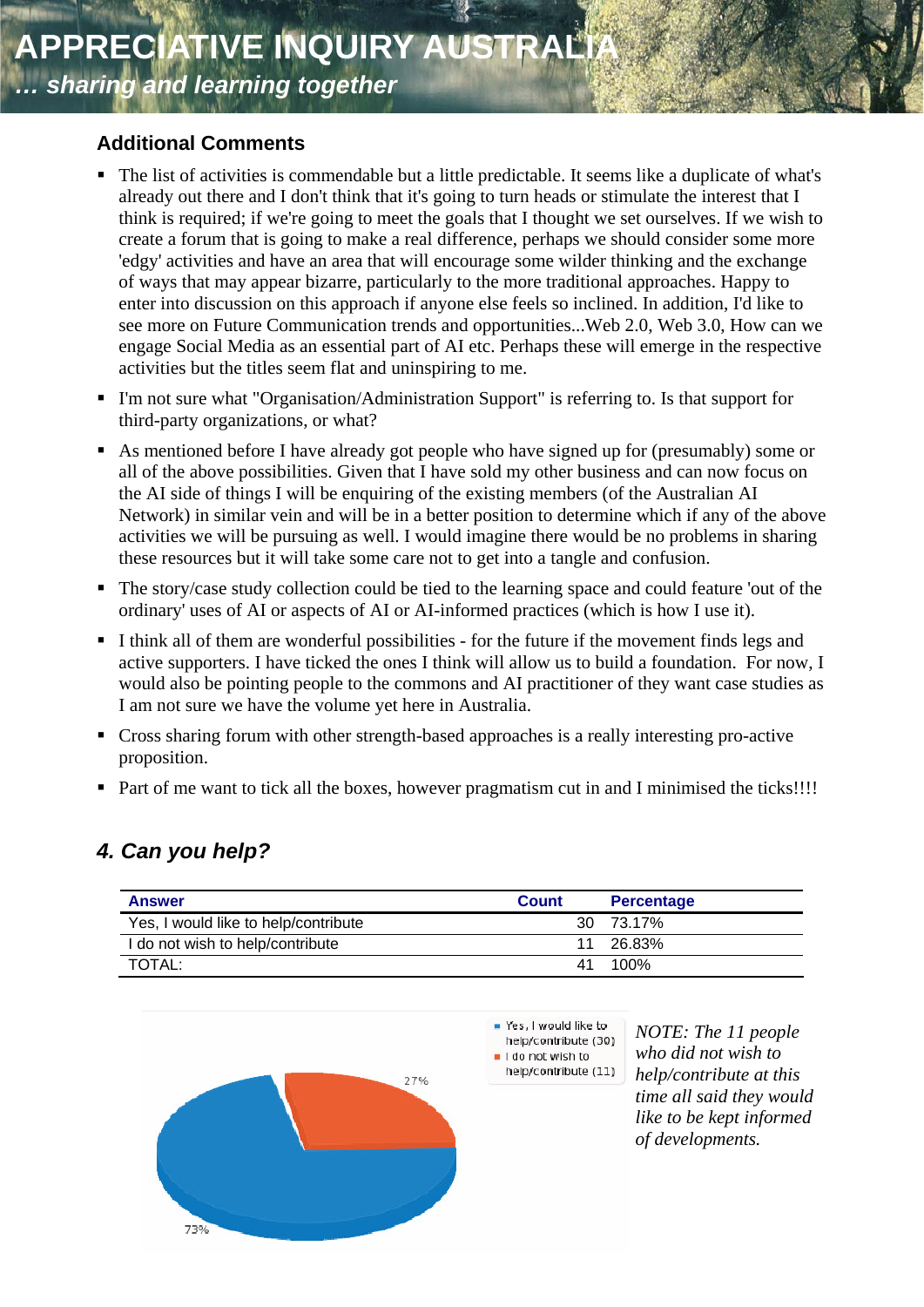### *5. Please indicate the areas in which would be able to contribute some energy and time*

| <b>Answer</b>                                            | <b>Count</b> | <b>Percentage</b> |
|----------------------------------------------------------|--------------|-------------------|
| <b>Quarterly Meetings</b>                                | 8            | 19.51%            |
| Annual Conference or 'Festival'                          | 19           | 46.34%            |
| Newsletter                                               |              | 17.07%            |
| <b>Online Virtual Community</b>                          | 9            | 21.95%            |
| Place/space of learning                                  |              | 17.07%            |
| Story/ Case Study Collection                             | 8            | 19.51%            |
| Organisation/Administration Support                      | 1            | 2.44%             |
| Mentoring                                                | 5            | 12.20%            |
| Facilitation                                             | 13           | 31.71%            |
| <b>Skills Bank</b>                                       | 6            | 14.63%            |
| Cross Sharing Forum with other Strength-Based approaches | 12           | 29.27%            |
| Other                                                    | 5            | 12.20%            |



The 30 people who indicated their willingness to provide help and support were all willing to share their contact details with others who expressed interest in contributing to the same area(s).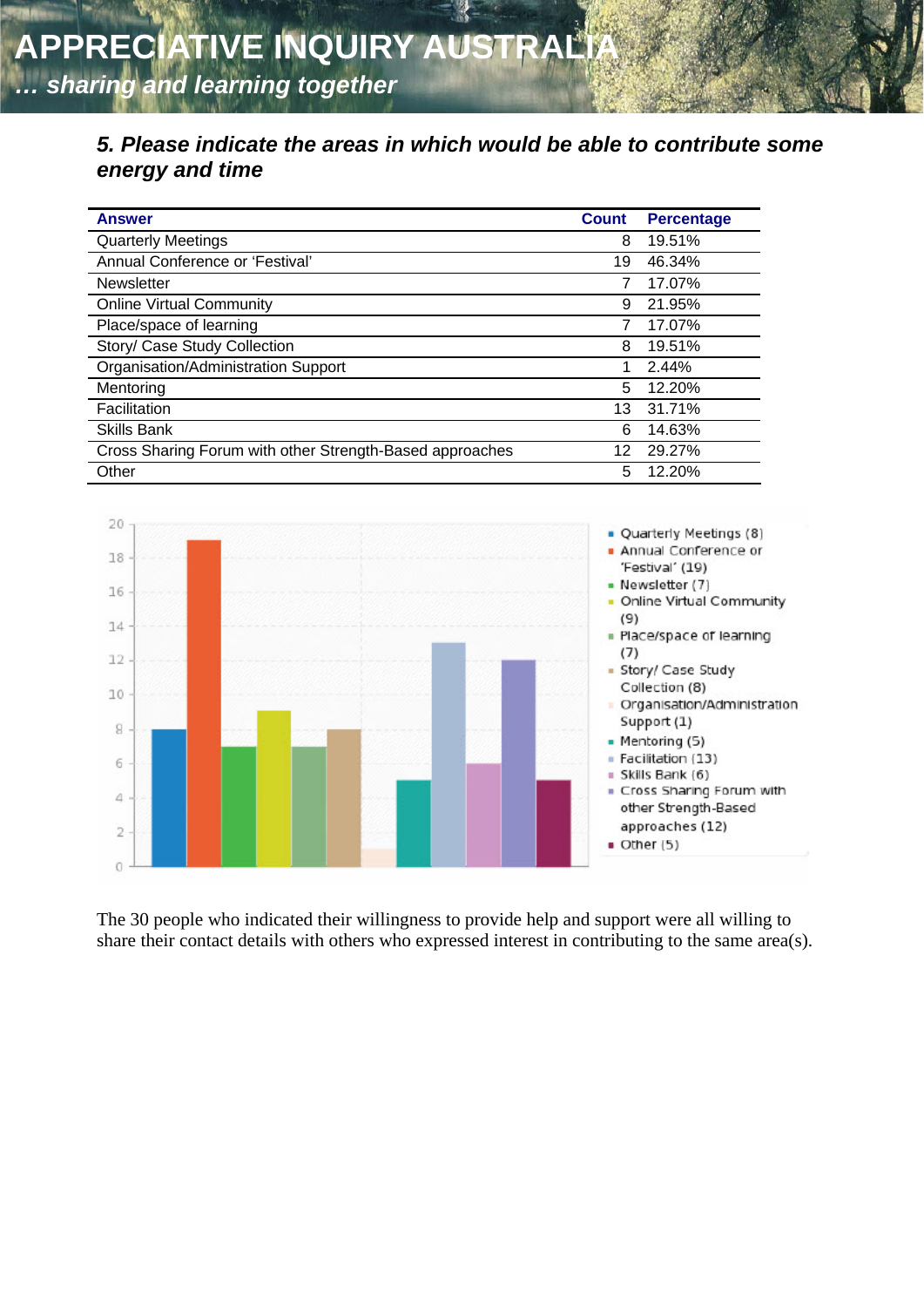### *6. Please write a few lines about what you are most passionate about in regard to Appreciative Inquiry*

- The collectiveness of the movement.
- Using AI in coaching  $&$  team building/group coaching in the workplace as a complimentary part of strengths based approaches. I also have a particular passion for working with women.
- Its potential for facilitating change in organisations.
- From my limited experience with Appreciative Inquiry, I'm confident that it can play a significant role in various aspects of life that will contribute to our development of a better world. The fundamentals of AI must be respected as it appears to be a very powerful system. That said, I am very interested in considering creative opportunities to apply AI in ways that will contribute to the achievement of breakthroughs and marked improvements in our lives, whilst showing greater respect for the earth and those with whom we share the planet.
- The possibilities of mirroring back to people their own strengths and encouraging them to . strengthen themselves and the community around them through building on these strengths
- groups forward. I see myself as a student of AI but already used aspects of this before it had I was very interested to learn another way of conducting facilitation which helped move this name!
- I'm not an expert in AI, however I have seen where focusing on people's strengths can be incredibly empowering. I am passionate about realizing people's true potential to do good for themselves and for others.
- The strength based approach which focuses on the positives and not just problem solving.
- " We are social beings and as social beings we create and obtain our knowledge of our existence relationships or other relationships such as our relationships with our colleagues. This extends individuals and organisation. To me, AI is a way of 'being'. I believe everyone wants to be passionate about what they do. They want a sense of meaning and belonging in what they do and of the world through our relationships. It is through our relationship with ourselves and with each other that determines the world we live in, whether this is through personal to how we relate to each other as organisations, within our own country and to those overseas. People and their relationships are paramount to happy, meaningful and productive workplaces. Appreciative Inquiry provides an opportunity to unlock the voices and potentials of and they want to be treated with dignity and respect. I feel Appreciative Inquiry is a tool to enable individuals, groups, organisations and governments to explore themselves and act on their own possibilities.
- I really like the high engagement and energy that AI can achieve at the beginning of a change program. I would really like AI practitioners to be more willing to acknowledge the benefits of other (so-called "deficit oriented) approaches for some purposes.
- In collaboration with 6 others I am writing a book and my chapter for this book will be dealing subject for me and AI both creates and sustains passion or energy to move us in the direction precisely with this subject...and I expect the draft to be concluded by end Jan. It is a huge of improvement along the lines of innovation and the creation of sustainable value.
- Recognising current knowledge skills and experiences and 'mapping' them to VET / Nationally recognised Qualifications.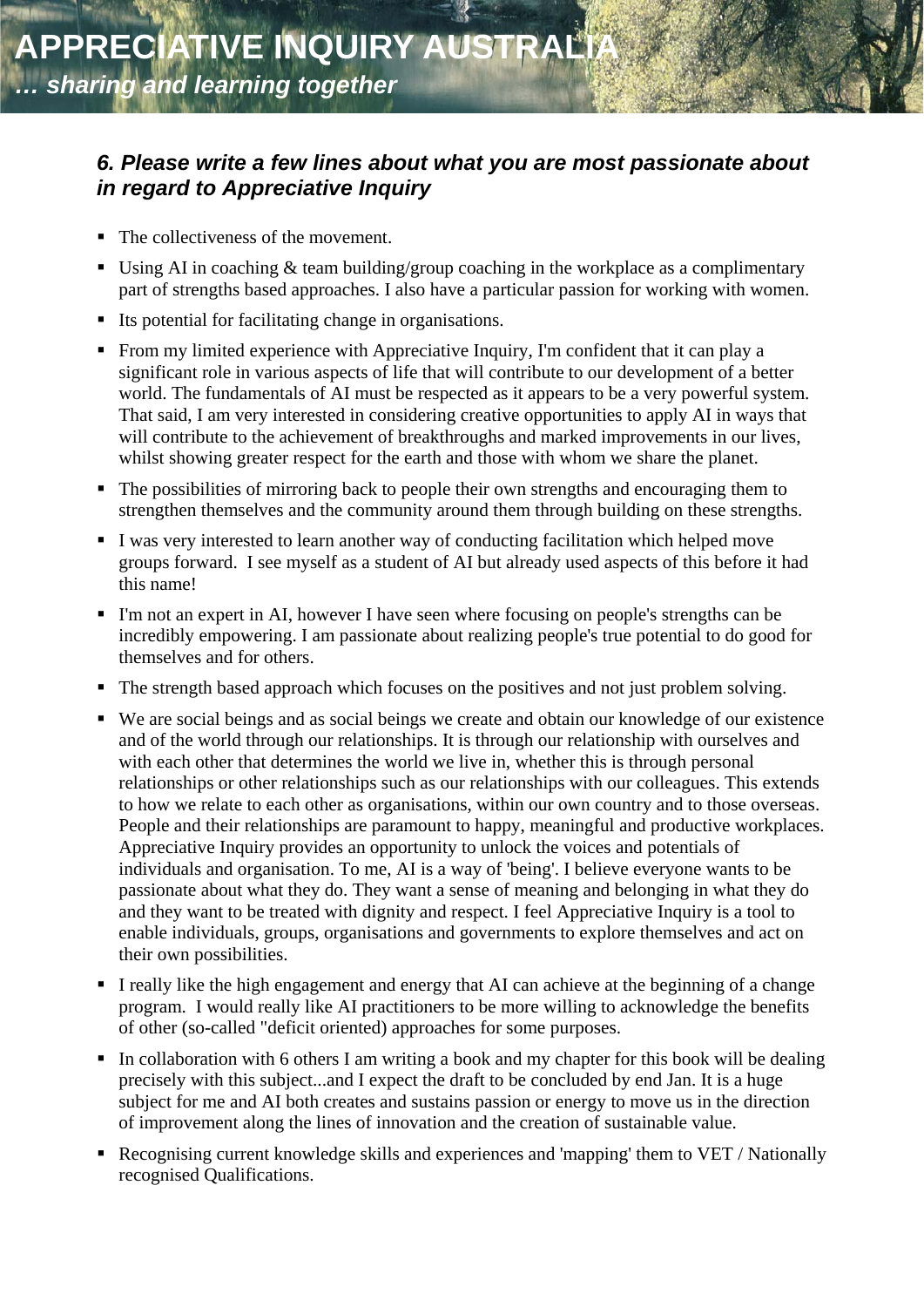- Openness and commitment to genuinely build better futures for people.
- I use the 4Ds of AI to inform evaluations of community based development projects mostly in Melanesia. I find that under these headings I can facilitate a dialogue by indicative questions which re-focus community members' minds on the project and this then (perhaps) enhances sustainability of the project outcomes as perceived/experienced by those people. It is the strength based aspects of AI that appeal to me and it is the SBA that I am passionate about. I use this approach in evaluation, combined with other inclusive participatory tools which are user friendly. It is the participation and ownership of the knowledge generated by the community that i am most passionate about. All the tools must provide an transparent and ethical approach to inquiry.
- Using an AI approach to community engagement, and in building capacity in organisations to engage well and meaningfully.
- Simple and positive way of connecting with like minded people on issues that matter.
- My personal passion is for AI as an OD approach for bringing about whole-system change. More broadly though i acknowledge its vast applications and so want to support that here in Australia we have the most generative understanding of ai. So that it can be applied in ways that truly bring forth its potential and the potential of those who work with it.
- Raising the profile of possibilities within organisations and individuals and helping them to not continue to be stuck in the "only if" mindset. Ensuring that the "Appreciative" aspect of AI includes the "not so nice stuff" and empowering people to appreciate ALL aspects of an issue.
- **Energising and inspiring people to reflect and take action through appreciation of themselves** and others.
- It is a strength rather than deficit based approach to org/community change. It has a proven, simple yet elegant methodology.
- For far too long, the corporate emphasis has been on managing the risk of something going wrong rather than encouraging and recognising the things that go right, on disciplining those who are not compliant or make mistakes as opposed to inspiring innovation and collaboration and celebrating successes. Positive feedback creates positive energy and contributes to peoples' health and wellbeing.
- $\blacksquare$  The simplicity of the concept and the fact that people are connected with the positive strengths and can tap into that in times of challenge. It takes them into a different space where they can use these insights to build and create (or recreate) something powerful. It's energising and motivating.
- Like positive psychology, the idea of working with and building on our strengths and things that work well makes good sense to me. I am tired of being told to fill the gaps, both for myself and in terms of developing people. I want to learn more about it as it is not "in my bones" yet.
- Appreciative Inquiry is very aligned with my personal and professional core values and beliefs. I see it as a practical and easily applied framework for almost any context to bring value, create positive outcomes, energise people and clarify thinking.
- I am passionate about using AI in all aspects of my work individual and team coaching, facilitating workshops and organisational development.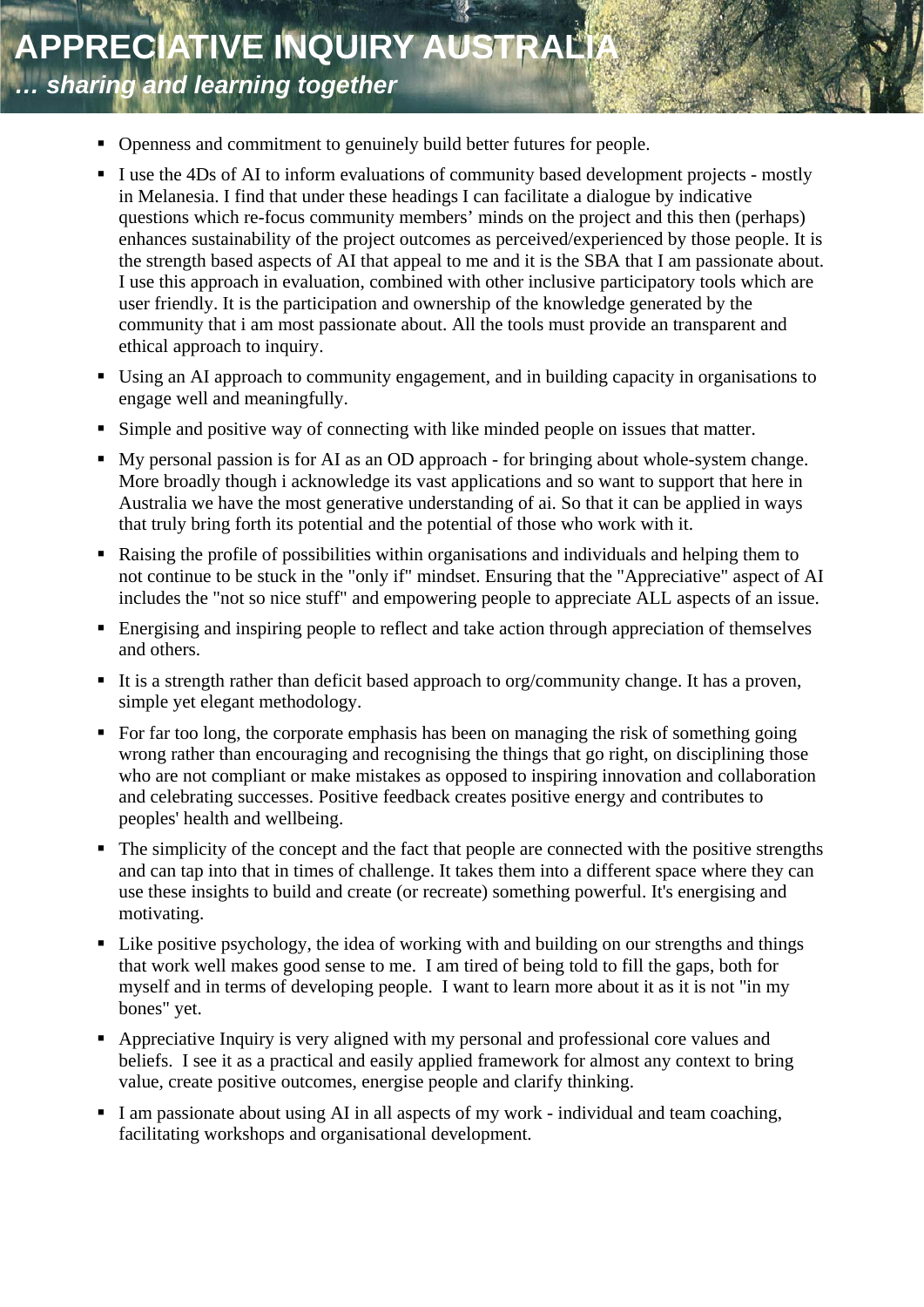- Using AI as a context specific participatory process to engage people in shaping their and their organisation's future finding ways to distribute ownership and leadership of organisation directions giving voice to the silent majority democratising strategy.
- Strongly committed to Asset Based Community Development, and AI is the key tool I utilized. It has revolutionized my work in the fields of community and economic development.
- I am most passionate about the capacity of AI to foster generative conversations and connections that help to energise individuals, organisations and communities for positive action. For me, encountering Appreciative Inquiry was like 'coming home' - a natural 'next step' from many years of other work focusing on possibilities and strengths rather than problems and deficits.
- The notion of building on people's strengths. Celebrating successes I guess is an extension of this which I think in organisations people often forget.
- I am an Open Space facilitator and use the AI process in all the pre-work with the client/sponsor. I also use it, again coupled with OST in a leadership model.
- Understanding how it is used and applied APPLIED AI this is an approach used in the Improv field where practitioners learn more about application. Understanding more about the successes and case studies and sharing with others.
- $\blacksquare$  Its collaborative approach.
- It closes perceived gaps and creates a level playing field through sharing it's a 'fair' way of communicating.
- **Example 1** Learning more about a generative approach and refining what I now realize I have already been doing - only just beginning with AI.
- We very much appreciated the experience we had in 2008 with AI and we are interested to keep in contact.

# *7. Is there anything else you would like to tell us*

- Tony Richardson who was my Australian introduction to Future Search Conferences that has similar objects to AI.
- Thank you for the initiative of establishing AIA. Special thanks to Sue James for her tireless organisation and communication. Let me know if there's anything that I can do to assist.
- I would like to thank Sue, Chris and the many others who contributed to getting this off the ground. We are all very busy, and it's great to see people such as yourselves giving time and effort to creating something however big or small that will aid humanity.
- I'm a generalist, not a specialist. I don't set out with the intention of using AI (or anything else) -- I design each intervention (or whatever) to suit the situation and purpose.
- Presently a Consulting Partner with Corporation for Positive Change and intend to bring Diana Whitney or Amanda Trosten-Bloom to Australia some time later this year or early next year. Either would make terrific keynote speakers at a conference and the 4 and a half day foundations course could be offered as well at that time. What do you think? Max.
- As an Assessor for the Investors in People standard, one of my primary tasks is to identify the things that are going well in an organisation (that it should do more of) based on what its people tell me. Of course we also identify opportunities for improvement and this forms the